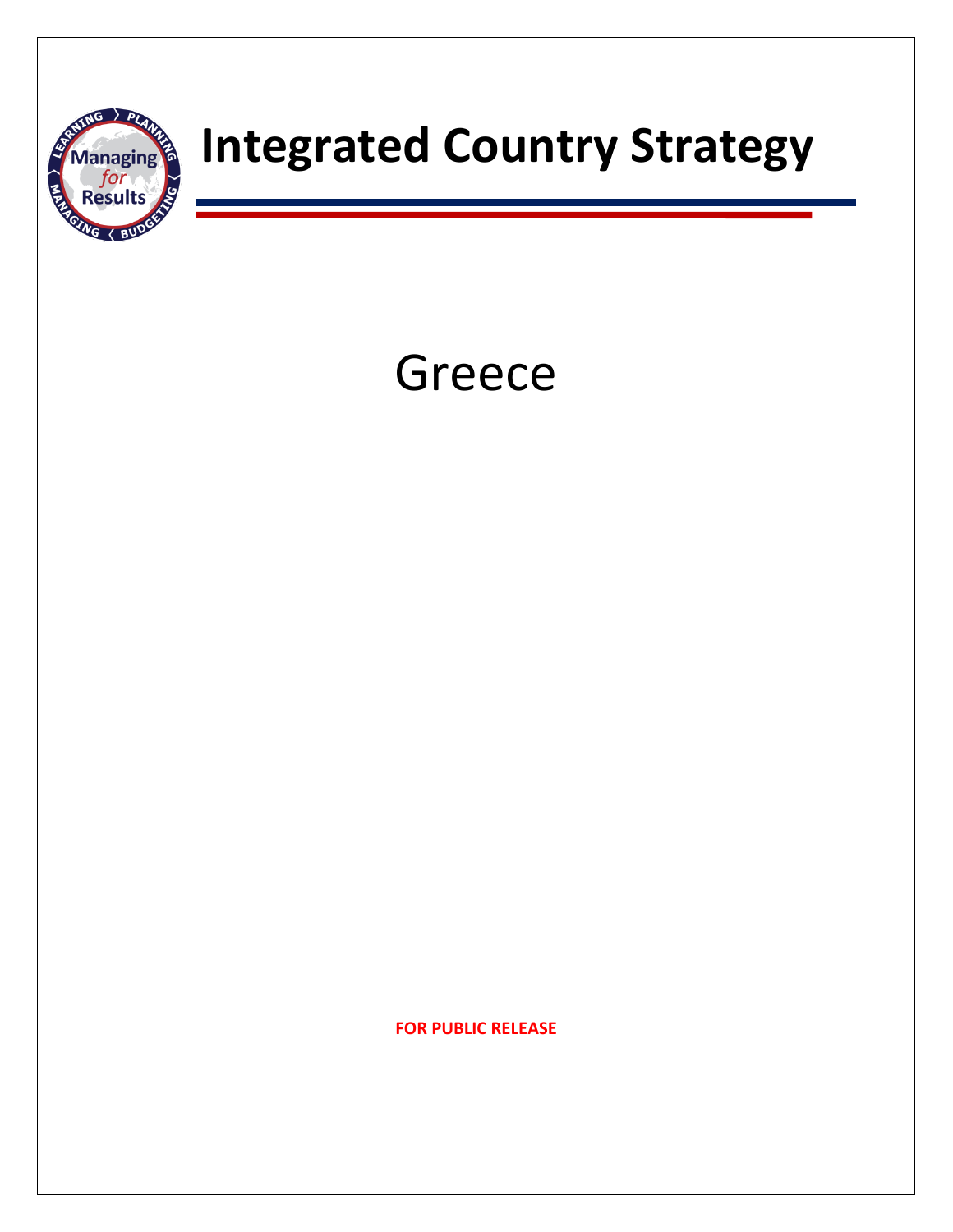## **Table of Contents**

<span id="page-1-0"></span>

Approved: August 17, 2018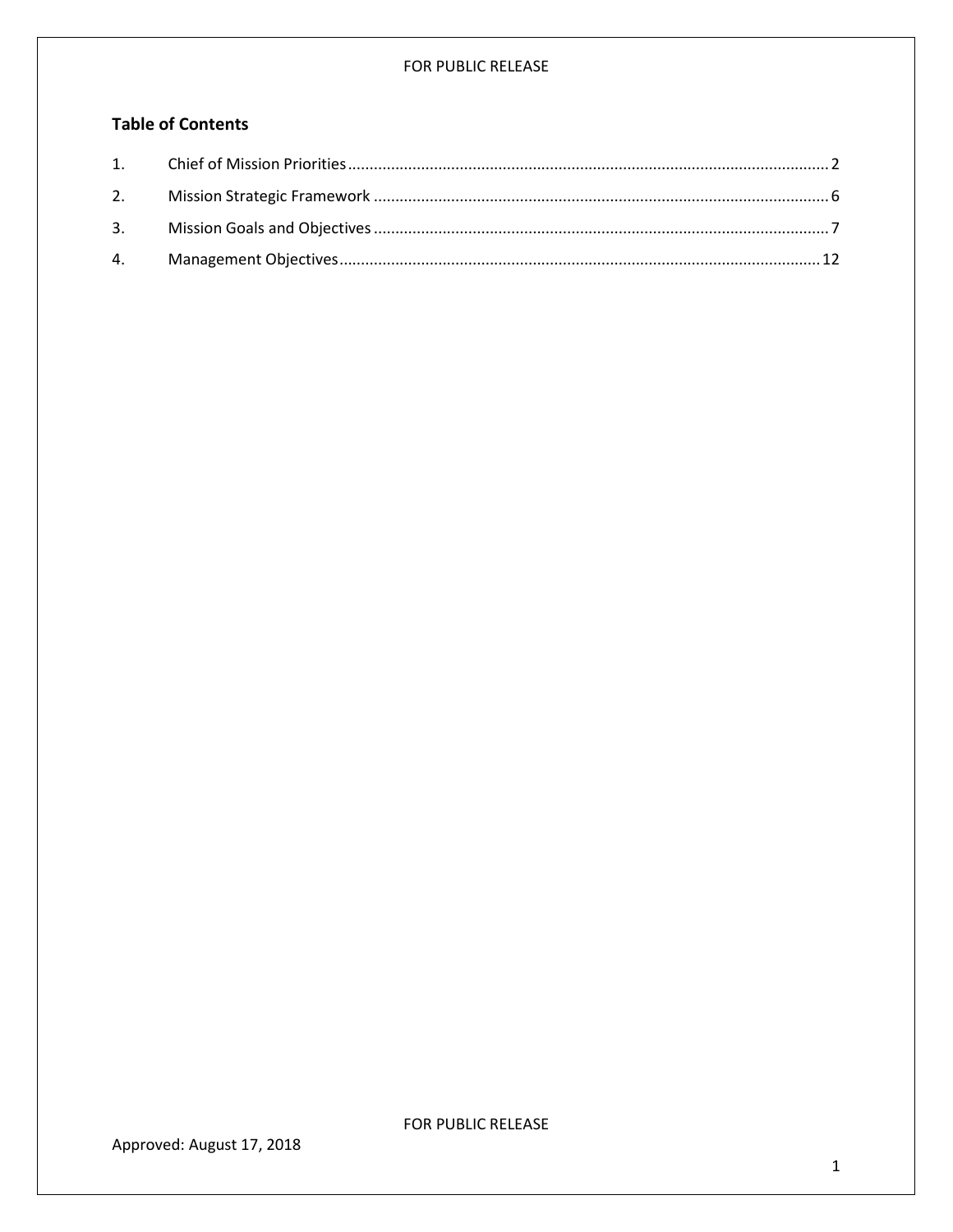# **1. Chief of Mission Priorities**

Greece, an EU member state and NATO ally, is a pillar of stability in a complicated region. Its position in the Eastern Mediterranean in close proximity to the Balkans, the Black Sea region, North Africa, and the Middle East elevates Greece's importance in addressing U.S. national security and energy priorities. The public and private support the United States provided Greece throughout its nine year economic crisis and more recent migration crisis spurred a reversal of decades of anti-Americanism and an openness to engage on major initiatives. Embassy Athens will capitalize on this opportunity to expand the breadth and depth of our bilateral relationship, particularly in security, investment, trade, and people-to-people engagements, including through the establishment of a U.S. Greece High Level Strategic Dialogue. The Mission will ask Greece to continue expanding its security and defense role in the region and will seek new U.S. investment and trade opportunities. By encouraging Greece to grow its role in the European energy sector and pushing education reform, Embassy Athens will combat global adversaries' attempts to exploit Greece's geopolitical importance and structural vulnerabilities to destabilize the region and incite anti-Western sentiment.

Encourage Greece's active participation in strengthening regional and global security to protect the American homeland and its interests.

Our excellent bilateral defense and security relationship is vital to our ability to leverage Greek support in military activities and law enforcement concerns. Greece is a committed partner in advancing U.S. interests in and beyond Greece via the U.S. Naval Support Activity at Souda Bay, Crete. With U.S.-Greek relations at a high point, the Mission will push to expand bilateral and NATO cooperation in support of regional peace and stability. The Greek government supports deepening military cooperation, and the Ministry of Defense offered additional locations beyond Souda Bay to support U.S. military operations in the region and permitted the entry and departure of U.S. forces en route to NATO exercises through additional ports. Planning is underway for a joint, interagency counterterrorism exercise, and the government approved our request to deploy unmanned aerial vehicles and a new detachment of special forces craft and personnel in Greece.

While Greece continues to be one of eight NATO countries to spend at least two percent of GDP on defense, economic austerity measures significantly reduced its defense capabilities. The Greek government sought U.S. financial assistance to balance past defense procurement debts, while sustaining and modernizing its current systems and platforms. Despite challenging budgetary issues, Greece committed to invest in F-16 aircraft upgrades and to continue to support and host NATO exercises, spending over \$2 billion since 2015. New programs for EPA Kiowa helicopters will expand Greek capabilities and open prospects for Greece to become a regional center for NATO helicopter capacity. Similarly, 333 funding for the Hellenic Coast Guard Special Forces has enhanced counter terrorism and maritime security interoperability.

FOR PUBLIC RELEASE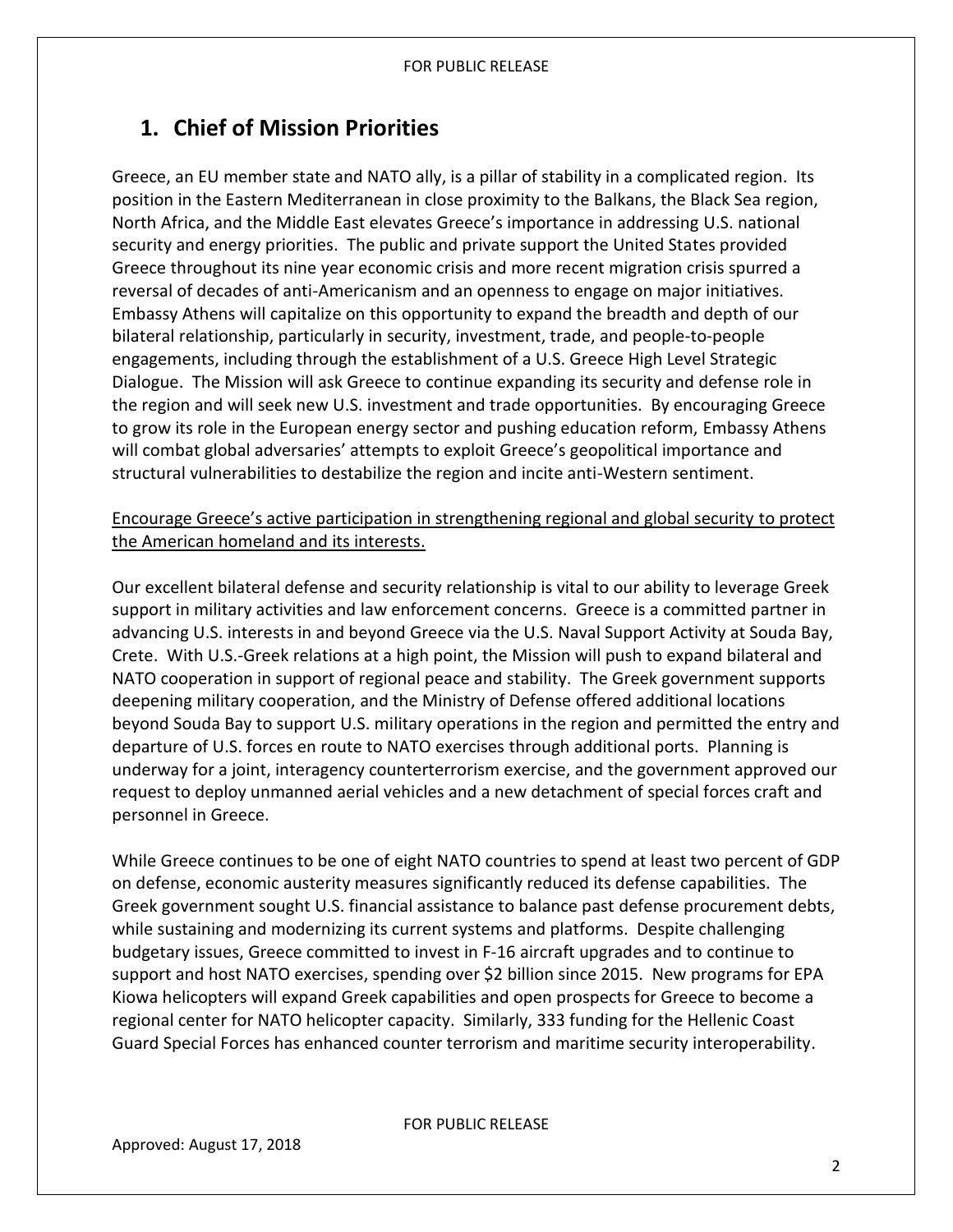The Greek government is a strong, reliable partner on law enforcement issues, particularly counterterrorism and border security collaboration. In 2017, Greece became the first EU country to implement Department of Homeland Security's Secure Real Time Platform (SRTP), allowing Greek authorities to screen migrants and refugees against U.S. security databases. In addition, Greek authorities use the FBI's and Terrorist Screening Center's information-sharing tools to enhance their screening capabilities. Building on the strength of this informationsharing, Embassy Athens will seek to expand Greek law enforcement capabilities and develop long-lasting cooperation to conduct joint investigations and collaborate on enforcement to together confront domestic and global terrorism and transnational crime. Encouraging Greece to ratify and adopt international tools, particularly with regard to judicial measures, and enhance border security screening in the longer term will help advance Greece's ability to detect and disrupt criminal and terrorist activity.

The Mission will continue to encourage Greece to support and take a leadership role in the integration of western Balkan countries into the EU and NATO and for peaceful resolution of regional disputes and conflicts. Greece's relations with Turkey deteriorated following the 2016 Turkish coup d'état attempt and remain strained over continued migration flows and persistent airspace and maritime disputes. We will reinforce ongoing Greek engagement with Turkey in order to improve the bilateral relationship and to avert accidental military confrontation. Embassy Athens will urge Greece to implement the Macedonian name issue agreement and will encourage continued joint engagement on the Cyprus issue.

Support Greece's long-term economic stability within the Eurozone and increase trade and investment opportunities for U.S. companies, while enhancing Greece's role in advancing European energy security.

Greece represents an untapped market as it emerges from a decade-long economic crisis and eight years of under investment. A pivot toward entrepreneurship rather than a state-led economic model is underway, particularly among youth, who represent a major target for increased U.S. exports and an opportunity to promote a private sector business model. Embassy Athens organized multiple events bringing together entrepreneurs, parliamentarians, and government officials over recent years, many of whom participated in U.S.-sponsored exchange programs. Embassy Athens will leverage relations within the Greek government, diaspora groups, and the U.S. technology sector to promote synergies with a large venture capital infusion (potentially €1 billion over ten years) from the European Investment Bank and to catalyze changing attitudes among many Greeks regarding the role of the public sector.

Greece's geographic location makes it a key player in U.S.-EU efforts to advance European energy security by diversifying the sources of natural gas in countries to the north, which rely predominantly on Russian gas. The Greek government supports projects that bring non-Russian gas to Europe and is eager to develop its own hydrocarbon fields given reserves discovered in other areas of the Eastern Mediterranean. The Mission will seek investment opportunities for

FOR PUBLIC RELEASE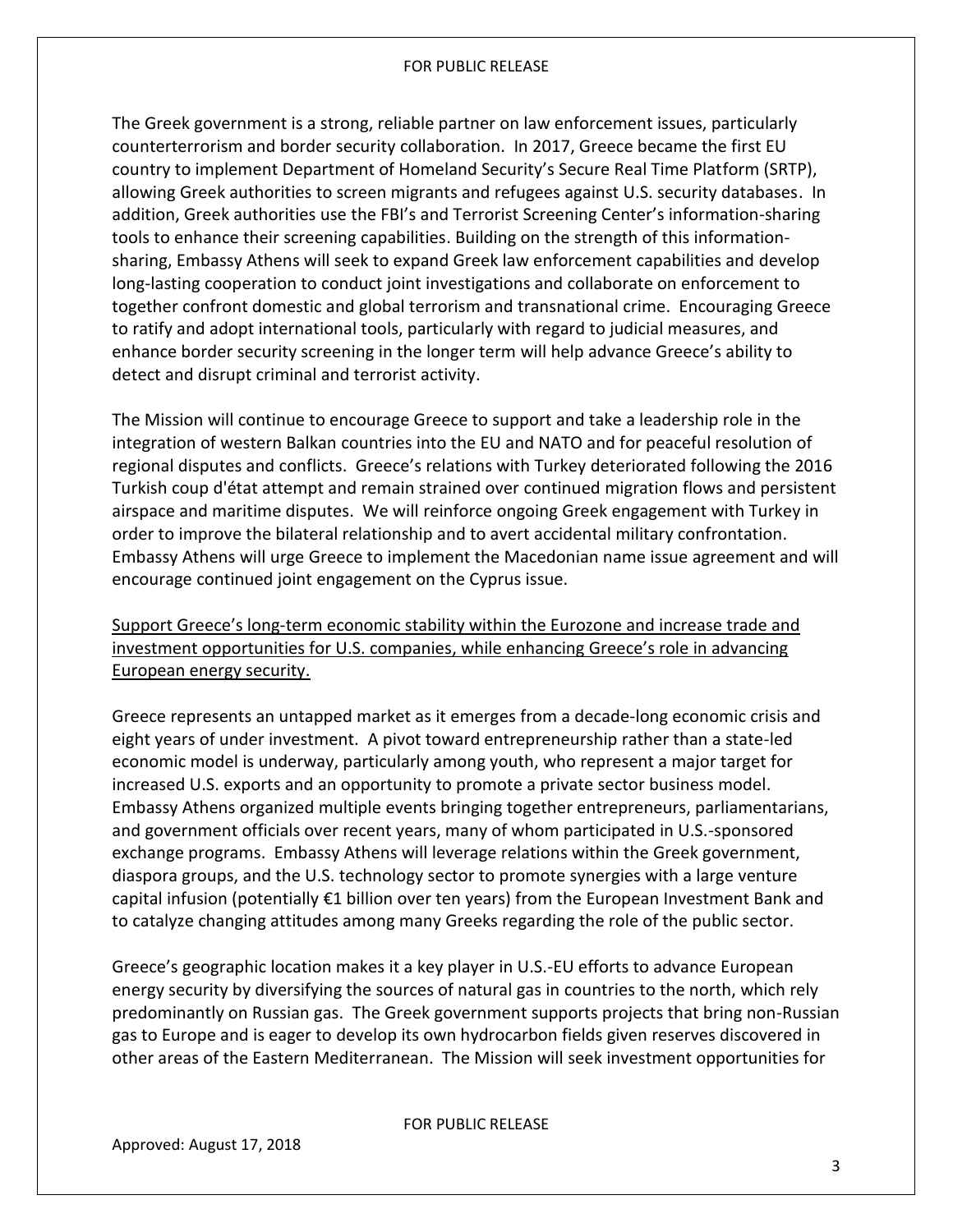U.S. companies that will reduce the region's reliance on Russia for its energy needs and leverage U.S. expertise in renewables.

Embassy Athens will continue to advocate for greater transparency, reduced bureaucracy, equitable taxation administration, and a level playing field for U.S. companies to further attract investment. With upcoming legislative elections, the Mission will encourage the government to remain market friendly and open to U.S. engagement by highlighting investment opportunities and promoting the resiliency of Greece's technology field.

Strengthen and develop civil society, educational, and cultural institutions by promoting common values to reduce foreign influence in cultural and religious spheres, counter disinformation, and foster a new generation of leaders with favorable views towards the United States and its values.

Mission Greece will continue to strengthen the bilateral relationship in terms of energy, military, law enforcement, and counterterrorism cooperation, while focusing on two major diplomacy goals to foster growth and competitiveness in Greece - reform and modernization of the education sector, and countering malign Russian and Chinese influence. Education is the key to Greece's future prosperity. The current system restricts students' access to cooperative programs with international institutions and higher level degrees abroad. The Mission will encourage improved governance and management, divorced from politics, and facilitate Greece's development of a modern and efficient education system.

To combat attempts to destabilize the region, Mission Greece will support democratic institutions, transparency in governance, and initiatives which reduce foreign influence in religious and cultural spheres. The Mission will continue to foster strong U.S.-Greek relations through people to people engagements. Mission Greece's educational and cultural programs target youth, girls, and the next generation of leaders in business and civil society to promote a positive view of U.S.-Greek relations and to foster greater civic understanding. Embassy Athens will focus on public diplomacy programs that attract investments in science and technology and promote entrepreneurship to help Greece continue on its path to economic recovery, firmly rooted in transatlantic institutions and playing a stabilizing role in the region

Mission Greece will leverage momentum from the 2018 Thessaloniki International Fair (in which the United States is the honored country) to promote American economic and cultural engagement in Greece's northern region, which has become increasingly susceptible to Russian malign influence and Chinese economic encroachment. The Mission will seek to reinstate a position at Consulate General Thessaloniki (currently staffed with only one direct-hire American) to support economic developments and to counter the influence of global adversaries by increasing our presence and engagement.

FOR PUBLIC RELEASE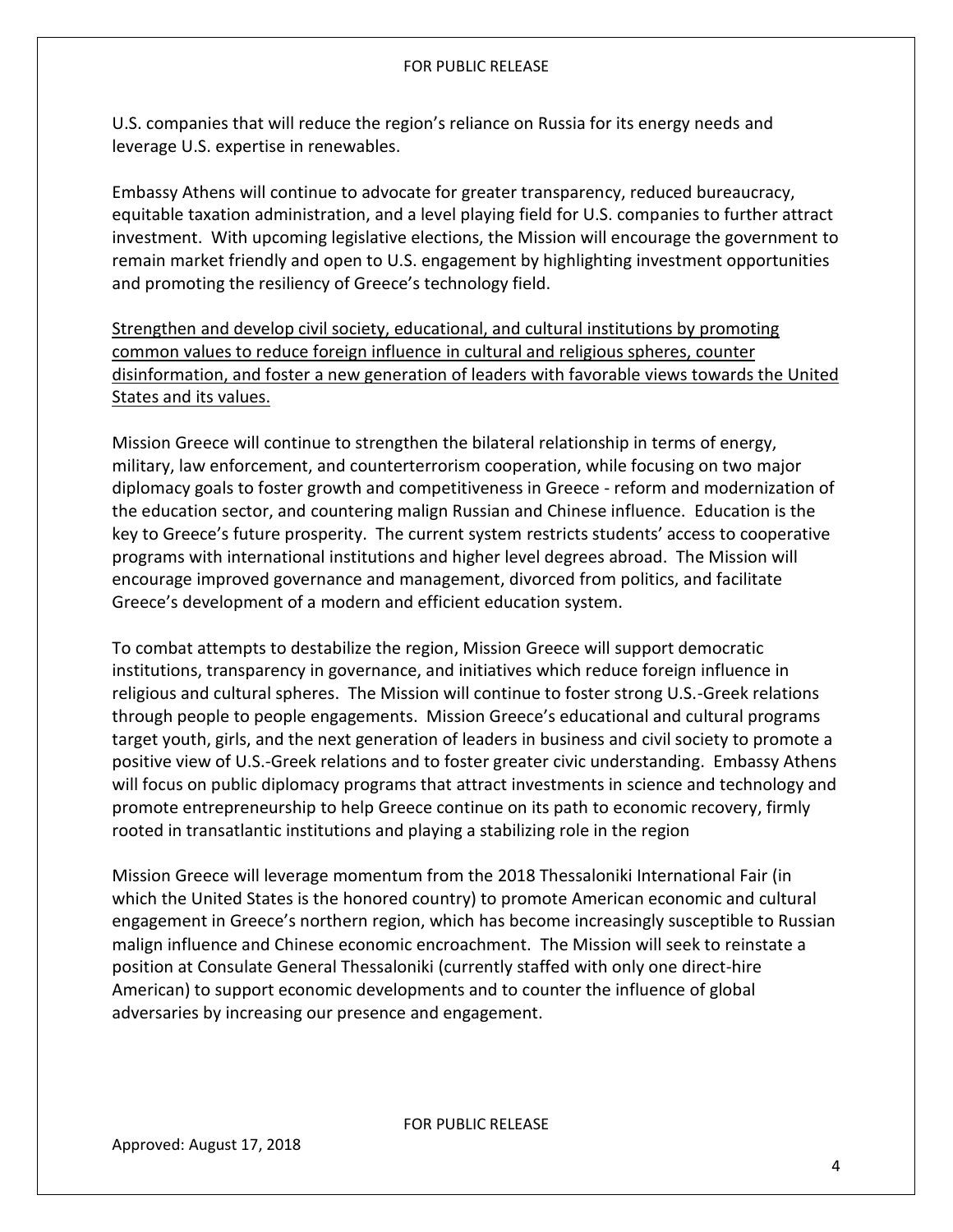## Provide services to ensure the safety and welfare of U.S. citizens

<span id="page-5-0"></span>According to Greek tourism officials, more than 900,000 U.S. citizen tourists visit Greece annually to enjoy its ancient treasures and stunning islands. U.S. tourism should eclipse one million visitors in the next few years. Consular registration numbers indicate approximately 106,000 U.S. citizens, primarily Greek-Americans, reside in Greece. We will support and protect our citizens by providing a range of Federal Benefits, Citizenship and Immigration, and consular services. We will expand our use of technology to provide access to U.S information and resources to broaden communication with citizens, particularly for emergency messaging, and will build on our relationships with Greek authorities and local service providers that provide routine and crisis support to citizens.

Approved: August 17, 2018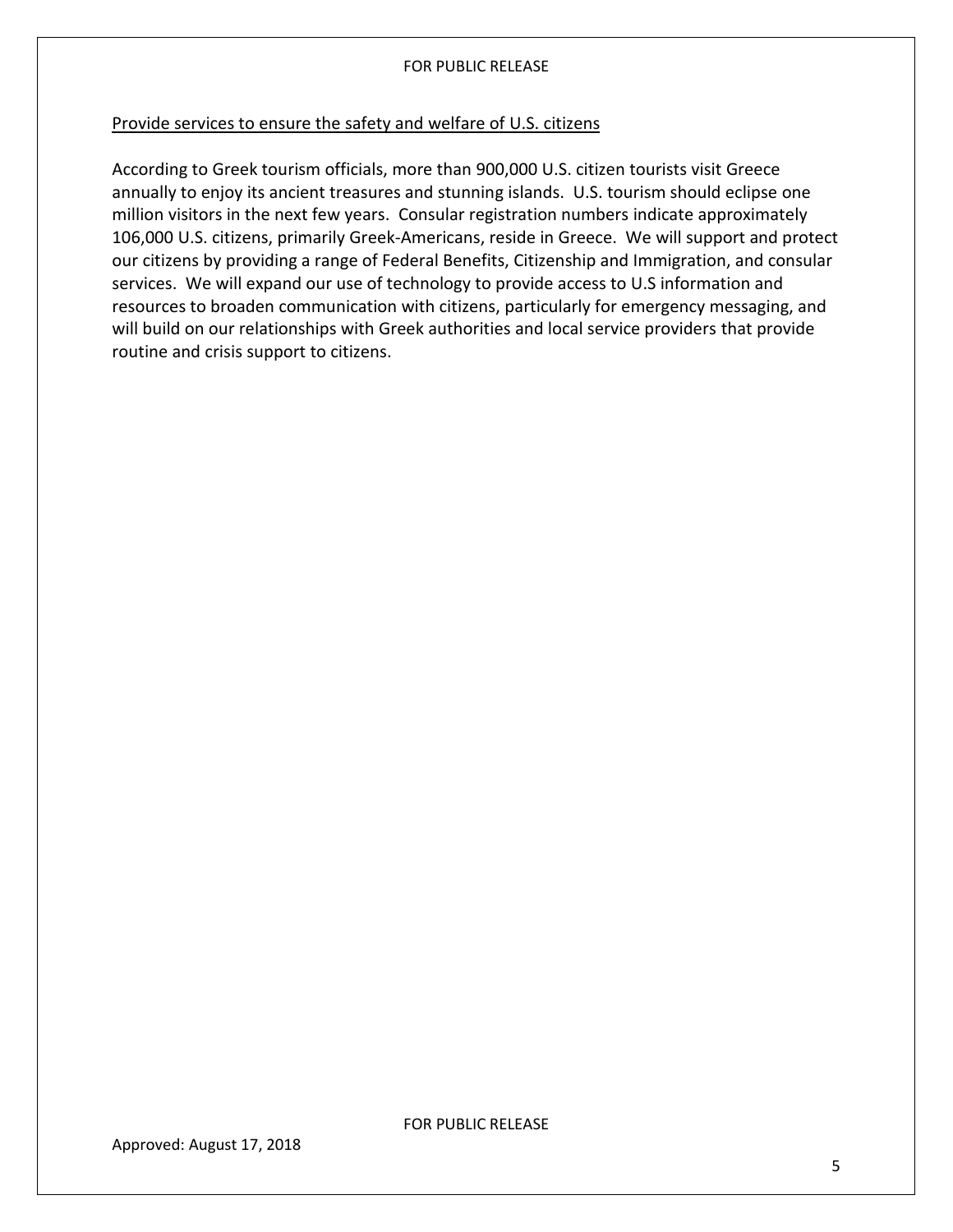## **2. Mission Strategic Framework**

**Mission Goal 1**: Encourage Greece's active participation in strengthening regional and global security to protect the American homeland and its interests.

**Mission Objective 1.1**: Greece has increased capacity to support U.S. military and counterterrorism operations in the Eastern Mediterranean.

**Mission Objective 1.2:** Greece improves border and aviation security, law enforcement capacity, and effectiveness in identifying, investigating, and prosecuting irregular migration, smuggling, domestic and global terrorism, and transnational crime. **Mission Objective 1.3:** Greece enhances its regional role as a stable democracy in a difficult neighborhood, including full implementation of the Macedonia name deal and continued support for the integration of the Western Balkans into the EU and NATO.

**Mission Goal 2:** Support Greece's long-term economic stability within the Eurozone and trade and investment opportunities for U.S. companies while enhancing Greece's role in advancing European energy security.

**Mission Objective 2.1**: Greece implements needed administrative and economic reforms and transparent business practices that will safeguard the country's economic recovery, including support for entrepreneurship and the protection of intellectual property rights.

**Mission Objective 2.2**: Support U.S. investments in strategic sectors and promote energy projects that further regional energy diversification and security.

**Mission Goal 3**: Strengthen and develop civil society, educational, and cultural institutions by promoting common values to reduce foreign influence in cultural and religious spheres, counter disinformation, and foster a new generation of leaders with favorable views towards the United States and its values.

**Mission Objective 3.1**: Greece's civil society is better equipped to manage humanitarian efforts, promote rule of law and social stability, advocate on behalf of marginalized populations and increase their public participation, and strengthen the U.S.-Greece partnership.

**Mission Objective 3.2**: Greece's educational institutions strengthen connections with American partners and modernize structures to incorporate U.S. best-practices to produce graduates capable of immediately entering the workforce and contributing to economic growth.

**Mission Objective 3.3:** Greek citizens understand U.S. priorities in the region and support U.S. security cooperation, economic ties, and political engagement. Greek NGOs and media are capable of countering state-sponsored disinformation.

Approved: August 17, 2018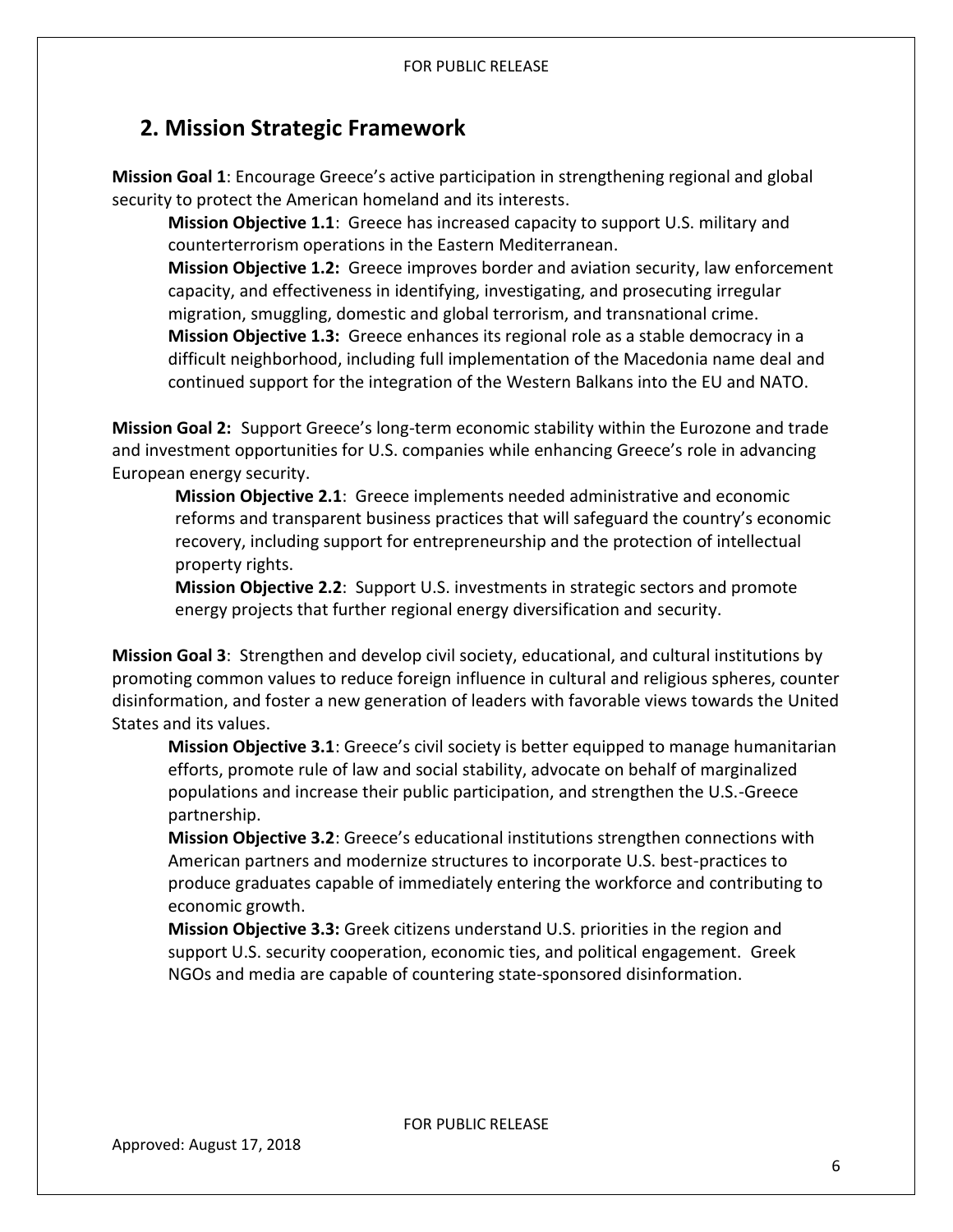**Mission Goal 4**: Provide services to ensure the safety and welfare of U.S. citizens **Mission Objective 4.1**: U.S. citizens residing or temporarily visiting Greece are protected and supported through the delivery of consular and related federal services in a vigilant, efficient, and timely manner.

**Mission Objective 4.2**: The Mission has greater cooperation with host nation authorities, service providers, and other embassies in Athens to ensure the welfare of U.S. citizens.

<span id="page-7-0"></span>**Management Objective 1:** ICASS services and management oversight are delivered effectively throughout the 5-year Athens Chancery major rehabilitation project.

**Management Objective 2:** The Mission maintains a safe, productive and respectful work environment that empowers employees to best support American policy goals.

Approved: August 17, 2018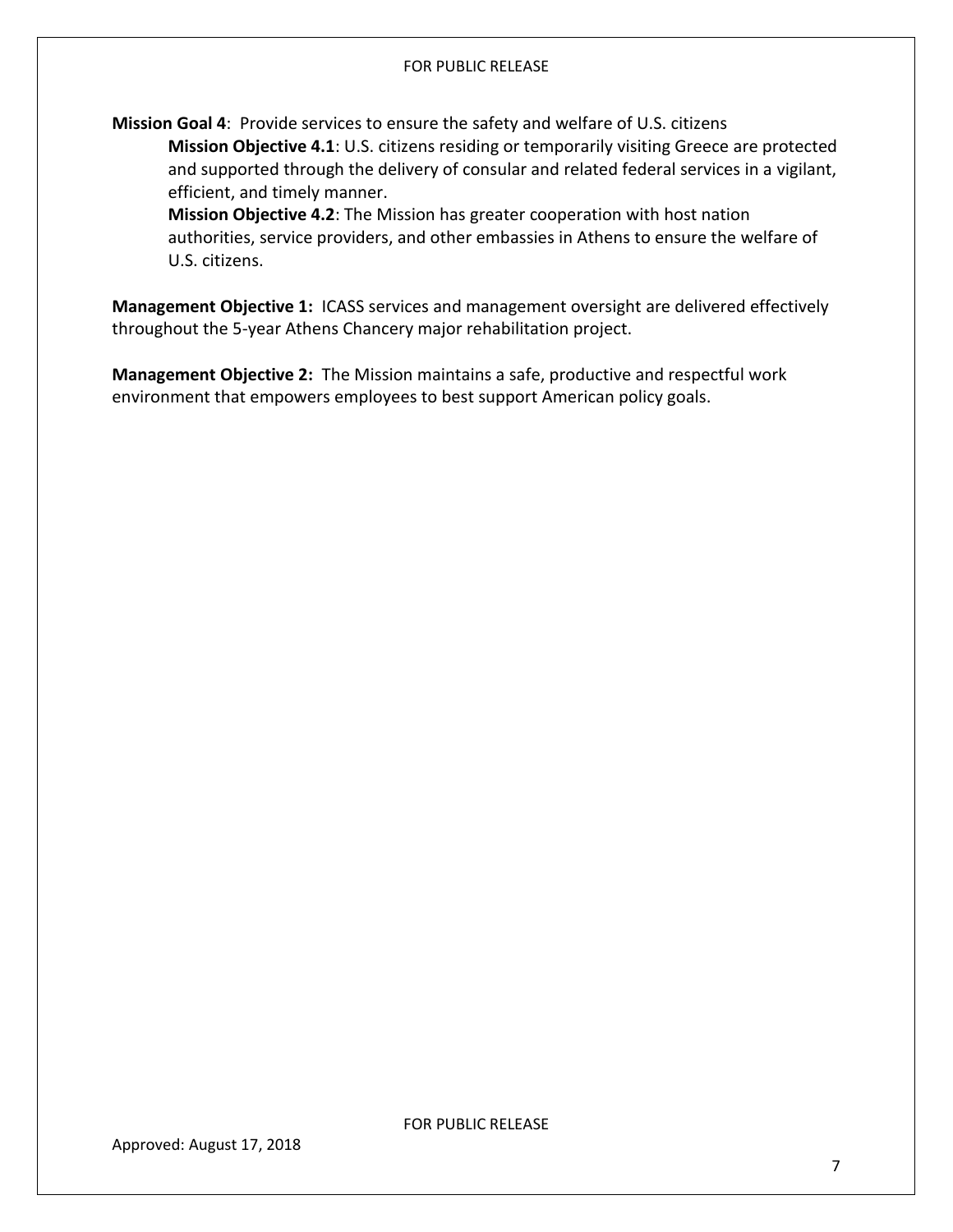## **3. Mission Goals and Objectives**

**Mission Goal 1**: Encourage Greece's active participation in strengthening regional and global security to protect the American homeland and its interests.

**Description and Linkages:** This goal reflects Pillars 1 and 3 of the 2017 National Security Strategy. It also supports the State-USAID 2018-2022 Joint Strategic Plan, Goal 1, Objectives 1.3 and 1.4 and Goals 1 and 3 of the EUR Joint Regional Strategy. Consistent with the National Security Strategy and the EUR Joint Regional Strategy, the Mission will enhance Greece's capacity to operate as a strong ally on security and defense. We will strengthen Greece's capabilities to defend its own borders, and enhance its ability to support U.S. military activities in the wider region.

**Mission Objective 1.1**: Greece has increased capacity to support U.S. military and counterterrorism operations in the Eastern Mediterranean

**Justification:** Greece is a capable NATO ally and EU partner, particularly given its position in the Eastern Mediterranean in close proximity to the Balkans, Black Sea, North Africa, and the Middle East, and the unique capabilities of U.S. Naval Support Activity at Souda Bay, Crete provided to the U.S. military. The defense relationship is increasingly important as U.S. operational requirements in the region expand and help to service the requirements of four Combatant Commands: EUCOM, CENTCOM, AFRICOM, and SOCOM.

**Mission Objective 1.2**: Greece improves border and aviation security, law enforcement capacity, and effectiveness in identifying, investigating, and prosecuting irregular migration, smuggling and drug trafficking, domestic and global terrorism, and transnational crime.

**Justification:** With Greece's location at the crossroads between Europe, the Middle East, and Africa, and over one million migrants and refugees arriving on its shores since 2015, Greek authorities face an immense challenge ensuring the gateway into Europe is secure.

**Mission Objective 1.3:** Greece enhances its regional role as a stable democracy in a difficult neighborhood, including full implementation of the Macedonia name deal and continued support for the integration of the Western Balkans into the EU and NATO.

**Justification:** Improved relations between Greece and its neighbors will improve stability, increase economic activity, and decrease the vulnerability to Russian malign influence.

**Mission Goal 2**: Support Greece's long-term economic stability within the Eurozone and increase trade and investment opportunities for U.S. companies while enhancing Greece's role in advancing European energy security.

FOR PUBLIC RELEASE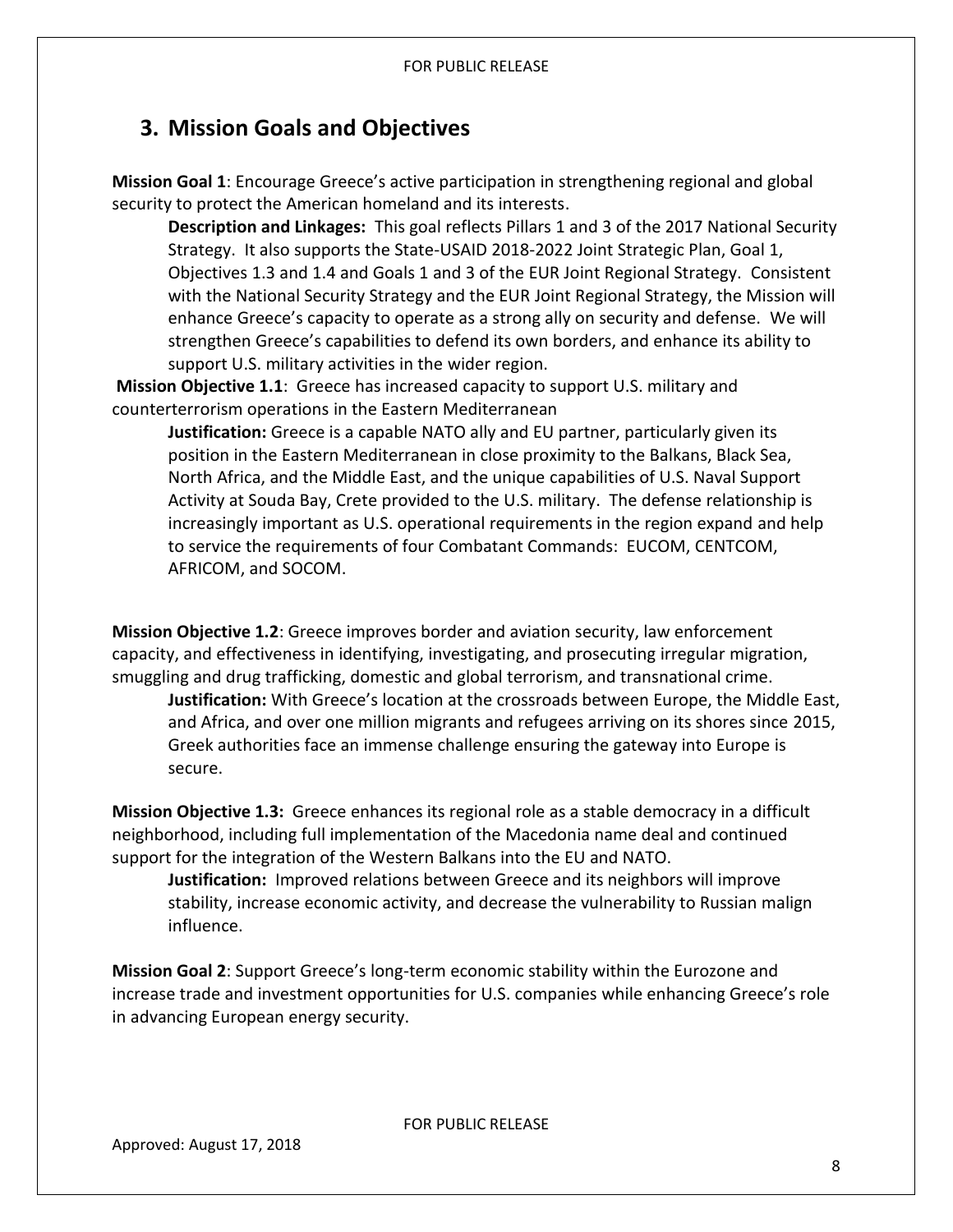**Description and Linkages:** This goal reflects Pillars I, III and IV of the 2017 National Security Strategy and the State-USAID 2018-2022 Joint Strategic Plan, Goal 1, Objective 1.4 and Goal 2, Objectives 2.2 and 2.3. This goal also supports the Bureau of Economic and Business Affairs Strategic Goals 1 through 4 and EUR Joint Regional Strategy Goal 2. The Mission will advocate for market-oriented economic and governance reforms and promote regional energy diversification to reduce vulnerability to economic coercion from malign influences while opening investment opportunities for U.S. companies.

**Mission Objective 2.1**: Greece implements needed administrative and economic reforms and transparent practices that will safeguard the country's economic recovery, including support for entrepreneurship and the protection of intellectual property rights.

**Justification:** As Greece exits a nearly decade-long economic crisis and years of underinvestment, it is a burgeoning market in the early stages of a shift to a private sector model. Building on the United States' status as the honored country at the 2018 Thessaloniki International Fair and the conclusion of Greece's international bailout programs, the Mission will advocate for legislation to open markets and the infusion of capital so that Greece may sustain itself financially and take on a broader geo-political role in the Mediterranean.

**Mission Objective 2.2**: Support U.S. investments in strategic sectors and promote energy projects that further regional energy diversification and security.

**Justification:** Greece plays a prominent role in the European energy sector because of its geography. The Mission will seek investment opportunities for U.S. companies that will increase energy security while reducing the region's reliance on natural gas from countries to the northeast. After years of underinvestment, the U.S. government will push Greece to develop other markets, such as technology, to lay a foundation for a future leadership role in the region.

**Mission Goal 3**: Strengthen and develop civil society, educational, and cultural institutions by promoting common values to reduce foreign influence in cultural and religious spheres, counter disinformation, and foster a new generation of leaders with favorable views towards the United States and its values.

**Description and Linkages:** This goal reflects Pillars 3 and 4 of the 2017 National Security Strategy. It also supports the State-USAID 2018-2022 Joint Strategic Plan, Goals 2 and 3, Objectives 2.2 and 3.3 and Goals 3 and 4 of the EUR Joint Regional Strategy. Consistent with the National Security Strategy, the Joint Strategic Plan, and the EUR Joint Regional Strategy, the Mission will strengthen respect for individual liberty, the rule of law, separation of powers, democratic institutions, independent media and civil society and promote education modernization to drive inclusive and sustainable development. The Mission will also strengthen the ability of Greek civil society to resist malign influence and counter disinformation.

FOR PUBLIC RELEASE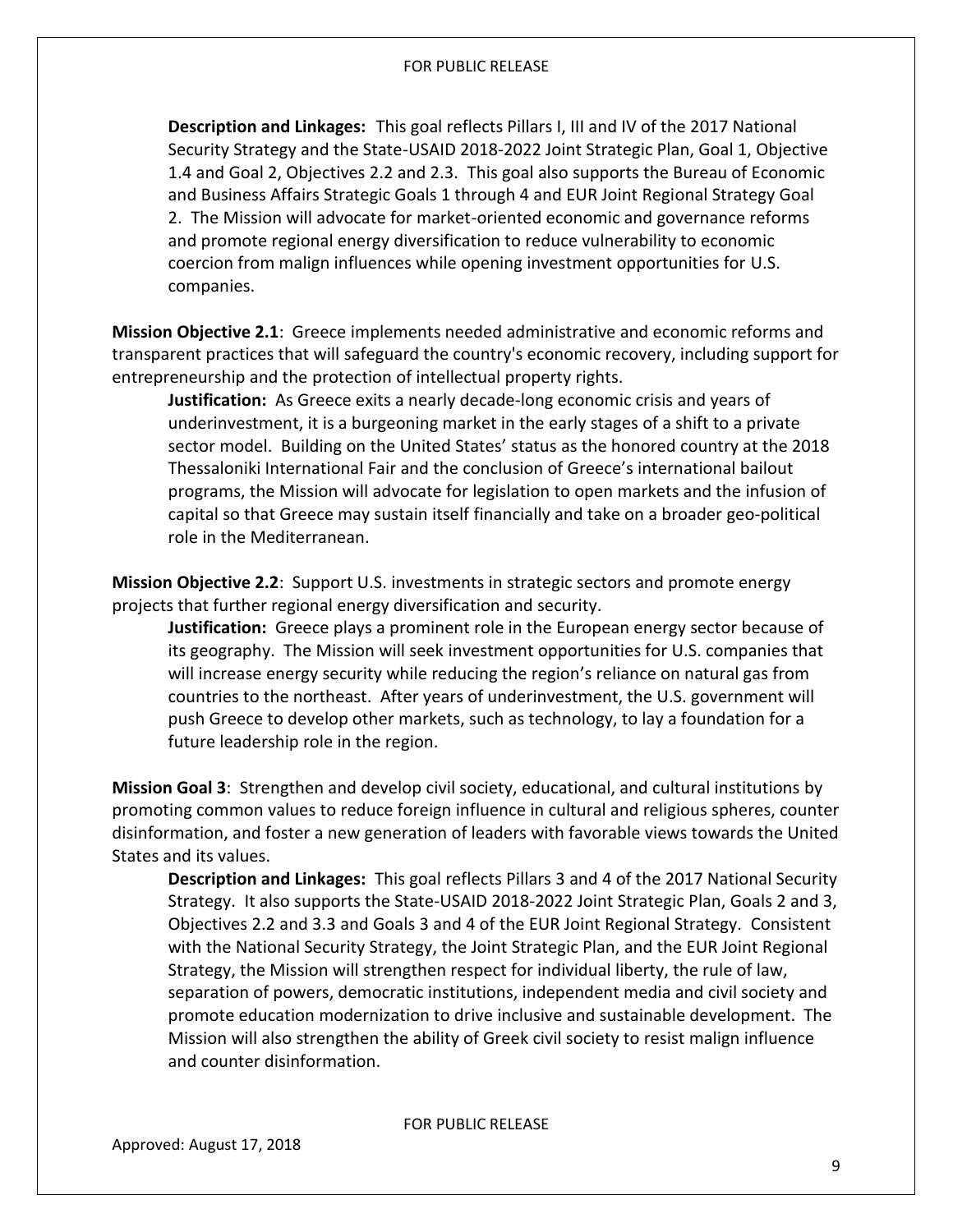**Mission Objective 3.1**: Greece's civil society is better equipped to manage humanitarian efforts, promote rule of law and social stability, advocate on behalf of marginalized populations and increase their public participation, and strengthen the U.S.-Greece bilateral relationship.

**Justification:** Many of Greece's civil society actors have suffered from allegations of financial mismanagement and operational gaps due to inconsistent funding. These civil society organizations often have the expertise to be successful on the ground, but lack the management skills necessary to serve as reliable partners.

**Mission Objective 3.2**: Greece's educational institutions strengthen connections with American partners and modernize structures to incorporate U.S. best-practices to produce graduates capable of immediately entering the workforce and contributing to economic growth.

**Justification:** Bureaucratic hurdles complicate educational cooperation and make it difficult for higher education institutions to establish long-term connections. An antiquated approach to education produces graduates who are well-versed in theory, but not prepared to meet the demands of the modern economy.

**Mission Objective 3.3** Greek citizens understand U.S. priorities in the region and support U.S. security cooperation, economic ties, and political engagement. Greek NGOs and media are capable of countering state-sponsored disinformation.

**Justification:** Some parts of Greek society have historically been skeptical of USG cooperation in defense, the economy, and political issues. State-sponsored misinformation nourishes anti-Americanism.

**Mission Goal 4**: Provide services to ensure the safety and welfare of U.S. citizens **Description and Linkages:** This goal reflects Pillar 1 of the 2017 National Security Strategy and the State-USAID 2018-2022 Joint Strategic Plan, Goal 1, Objective 1.5 and Goal 4, Objective 4. This goal also supports the Consular Affairs Functional Bureau Strategy, Strategic Goals 1-3. The Mission will provide the full range of agency services to U.S. citizens residing in or visiting Greece, both routine and emergency, and continue to expand and enhance our relationships with the host nation and other embassies to ensure the welfare of U.S. citizens.

**Mission Objective 4.1** U,S. citizens residing or temporarily visiting Greece are protected and supported through the delivery of consular and related federal services in a vigilant, efficient, and timely manner.

**Justification:** Serving and protecting U.S. citizens abroad is a core responsibility of the Department of State. According to Greek tourism officials, more than 800,000 U.S. citizen tourists visit Greece annually, with that number expected to eclipse one million visitors in the next few years. Consular registration numbers indicate approximately 106,000 U.S. citizens, primarily Greek-Americans, reside in Greece. We will support and protect our citizens by providing a range of Federal Benefits, Citizenship and Immigration, and consular services in the event of death, destitution, disaster or medical emergency.

FOR PUBLIC RELEASE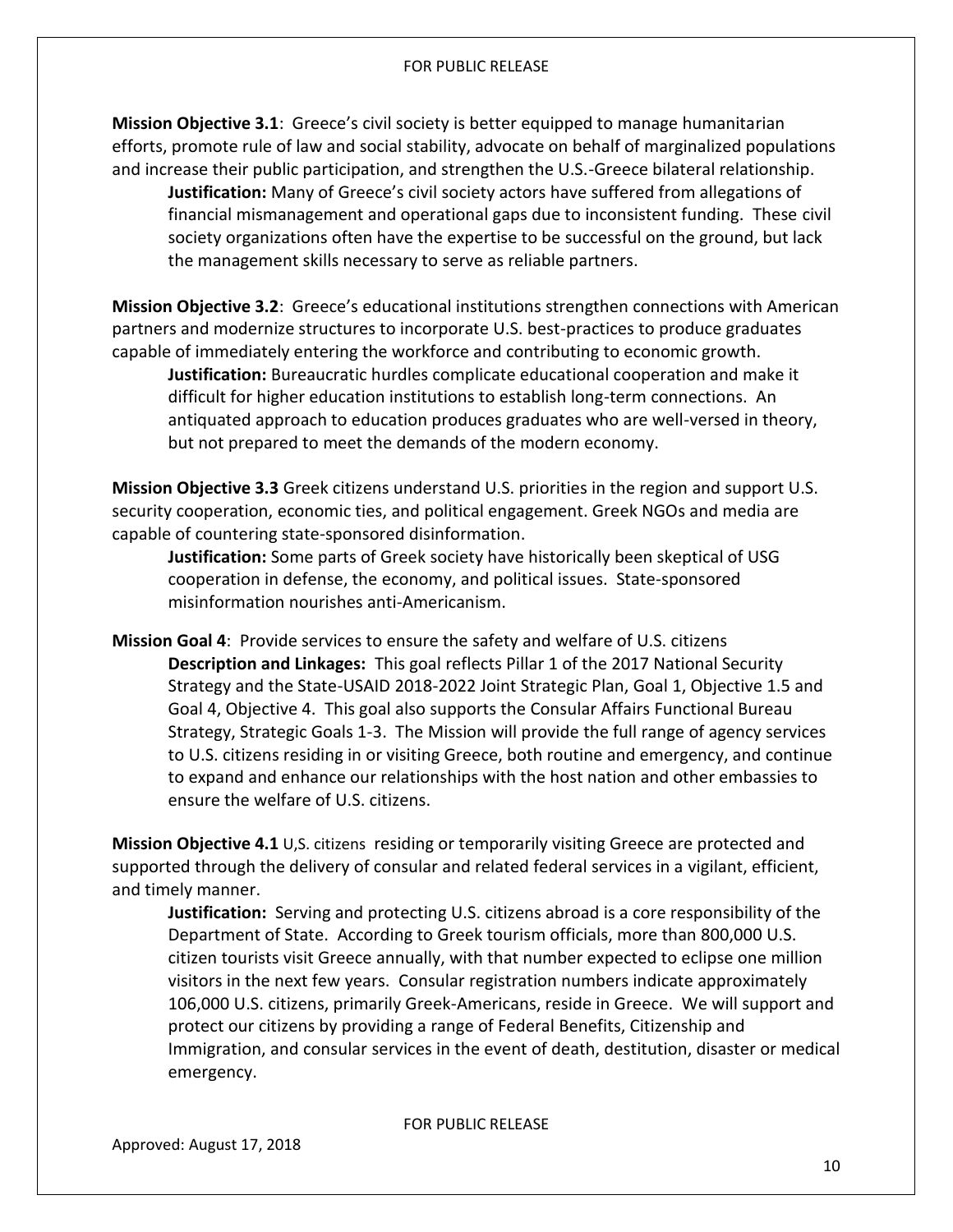**Mission Objective 4.2**: The Mission has greater cooperation with host nation authorities, service providers, and other embassies in Athens to ensure the welfare of U.S. citizens.

<span id="page-11-0"></span>**Justification:** The consular section must continue to expand its' governmental and non-governmental organization contacts, recruit American Liaisons, and build relationships with other embassies in Athens to ensure the welfare of U.S. citizens in routine and emergency circumstances. Governmental authorities, including the police, are shifted regularly between offices, making the task of developing contacts a continual one. Funding pressures caused by an economic crisis caused some NGOs that helped U.S. citizens previously to close. Greece's island geography challenges the consular section to develop contacts in the areas most frequented by U.S. citizens. The consular section will focus on developing and maintaining relationships and on emergency preparedness.